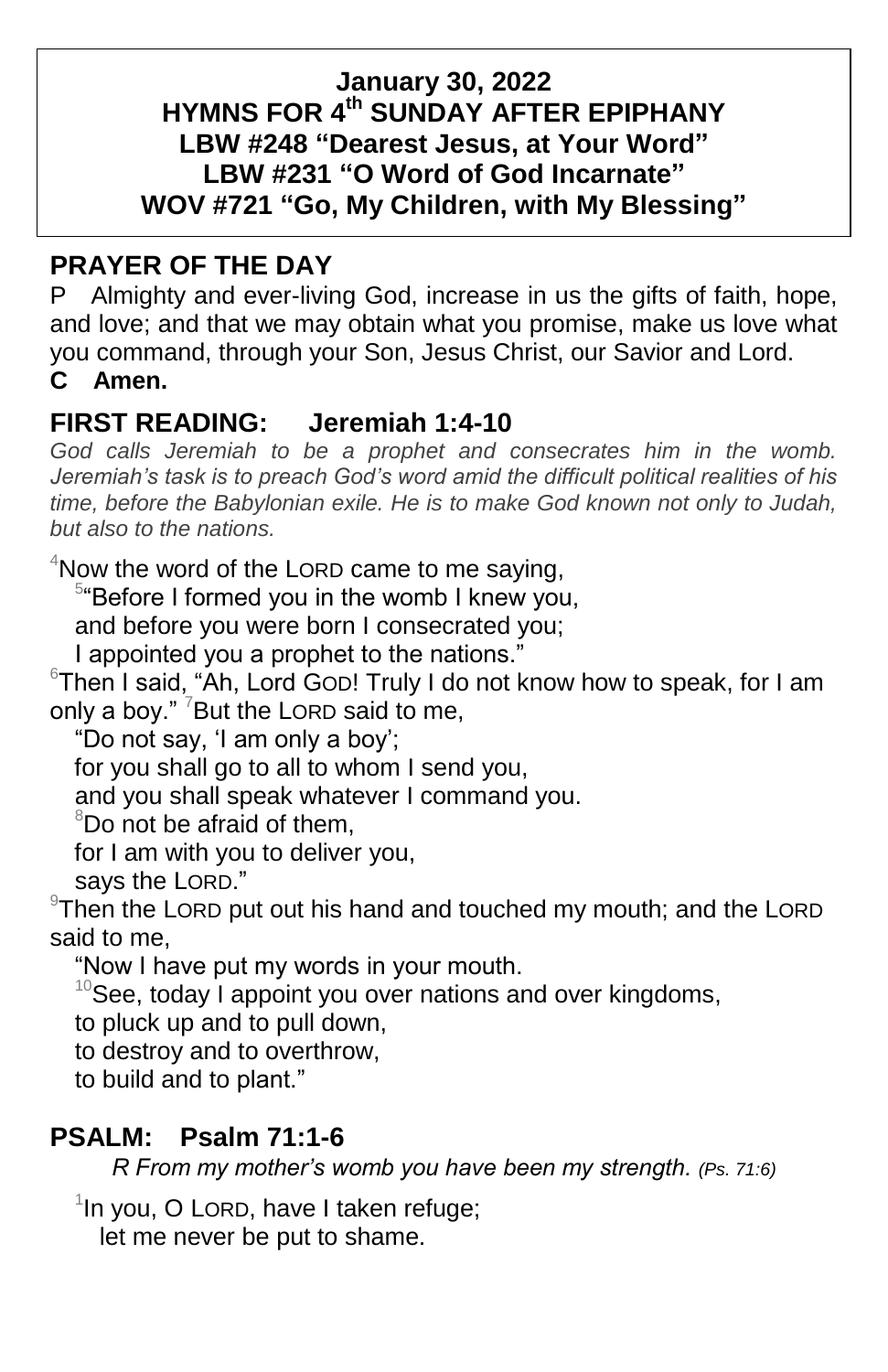2 **In your righteousness, deliver me and set me free; incline your ear to me and save me.**

 $3B$ e my strong rock, a castle to keep me safe; you are my crag and my stronghold.

<sup>4</sup>**Deliver me, my God, from the hand of the wicked, from the clutches of the evildoer and the oppressor.** *R*

 $5$ For you are my hope, O Lord GOD, my confidence since I was young.

6 **I have been sustained by you ever since I was born; from my mother's womb you have been my strength;**

**my praise shall be always of you.** *R*

# **SECOND READING: 1 Corinthians 13:1-13**

*Christians in Corinth prided themselves on their spiritual gifts. Paul reminds them that God gives us many gifts through the Holy Spirit, but the purpose behind all of them is love, the kind of love that God showed us in Jesus Christ.*

<sup>1</sup>If I speak in the tongues of mortals and of angels, but do not have love, I am a noisy gong or a clanging cymbal.  ${}^{2}$ And if I have prophetic powers, and understand all mysteries and all knowledge, and if I have all faith, so as to remove mountains, but do not have love, I am nothing. <sup>3</sup>If I give away all my possessions, and if I hand over my body so that I may boast, but do not have love, I gain nothing.

4 Love is patient; love is kind; love is not envious or boastful or arrogant <sup>5</sup>or rude. It does not insist on its own way; it is not irritable or resentful;  $6$ it does not rejoice in wrongdoing, but rejoices in the truth.  $7$ It bears all things, believes all things, hopes all things, endures all things.

<sup>8</sup> Love never ends. But as for prophecies, they will come to an end; as for tongues, they will cease; as for knowledge, it will come to an end. <sup>9</sup>For we know only in part, and we prophesy only in part;  $10$  but when the complete comes, the partial will come to an end.  $11$  When I was a child, I spoke like a child, I thought like a child, I reasoned like a child; when I became an adult, I put an end to childish ways.  $12$ For now we see in a mirror, dimly, but then we will see face to face. Now I know only in part; then I will know fully, even as I have been fully known. <sup>13</sup>And now faith, hope, and love abide, these three; and the greatest of these is love.

## **GOSPEL: Luke 4:21-30**

*People in Jesus' hometown are initially pleased when he says that God will free the oppressed. Their pleasure turns to rage when he reminds them that God's prophetic mission typically pushes beyond human boundaries so that mercy and healing are extended to those regarded as outsiders.*

 $21$ Then [Jesus] began to say to [all in the synagogue in Nazareth,] "Today this scripture has been fulfilled in your hearing."  $^{22}$ All spoke well of him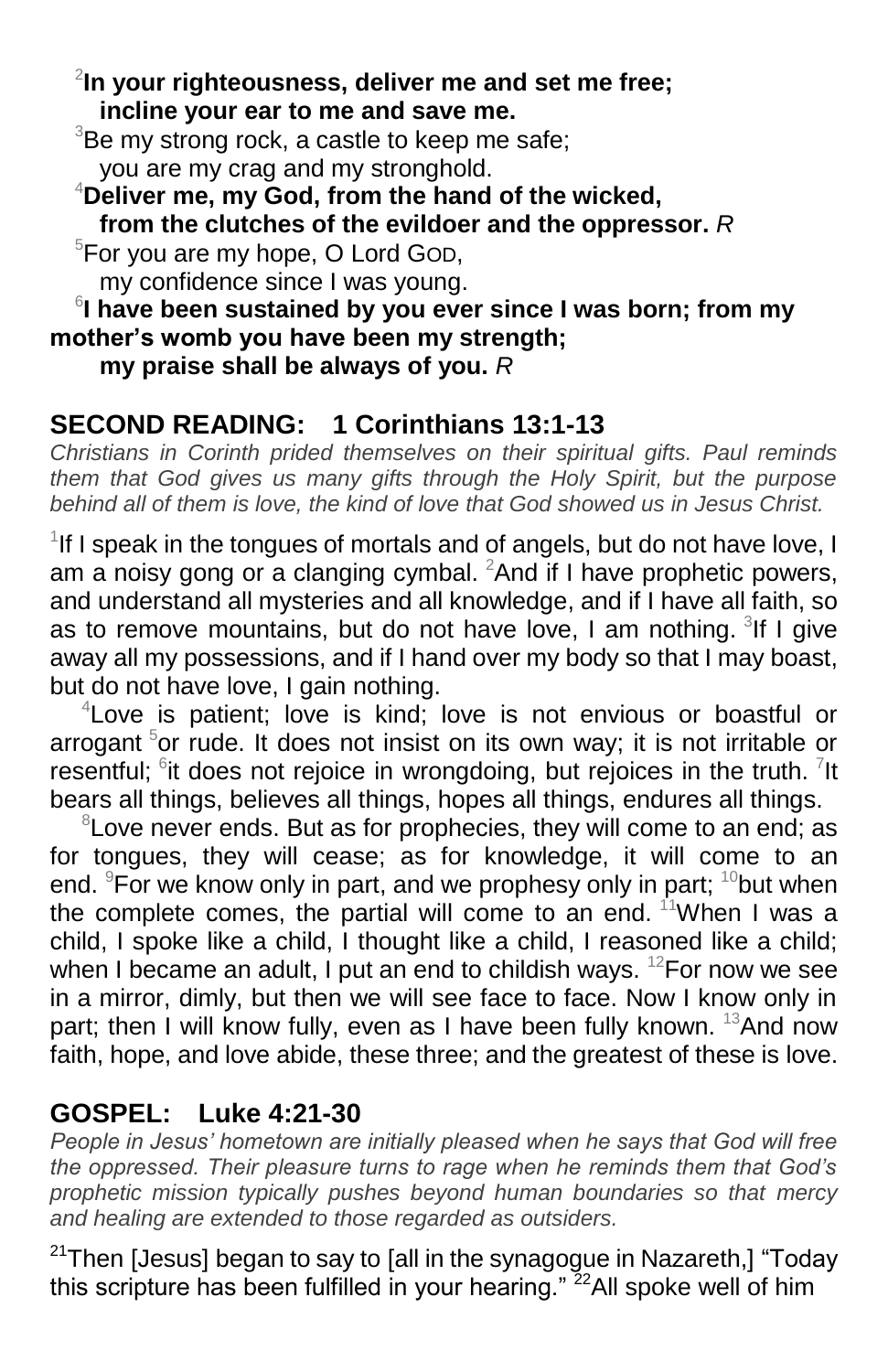and were amazed at the gracious words that came from his mouth. They said, "Is not this Joseph's son?" <sup>23</sup>He said to them, "Doubtless you will quote to me this proverb, 'Doctor, cure yourself!' And you will say, 'Do here also in your hometown the things that we have heard you did at Capernaum.<sup>"</sup><sup>24</sup>And he said, "Truly I tell you, no prophet is accepted in the prophet's hometown. <sup>25</sup>But the truth is, there were many widows in Israel in the time of Elijah, when the heaven was shut up three years and six months, and there was a severe famine over all the land; <sup>26</sup>yet Elijah was sent to none of them except to a widow at Zarephath in Sidon.  $27$ There were also many lepers in Israel in the time of the prophet Elisha,

and none of them was cleansed except Naaman the Syrian." <sup>28</sup>When they heard this, all in the synagogue were filled with rage. <sup>29</sup>They got up, drove him out of the town, and led him to the brow of the hill on which their town was built, so that they might hurl him off the cliff.  $30B$ ut he passed through the midst of them and went on his way.

# **PRAYERS OF INTERCESSION**

P The Spirit of the Lord is poured out upon us in abundance; so we are bold to pray for the church, the world, and all that God has made.

## *A brief silence.*

A Guide your church in the ways of faith, hope, and love. Cultivate ministries and communities of compassion that bear witness to your enduring presence among us. God of grace,

## **C hear our prayer.**

A Teach us to live in humility on the earth. Curb arrogance that leads to destruction of natural resources and disregard for future generations. Inspire the work of scientists who urge us to live in harmony with your creation. God of grace,

## **C hear our prayer.**

A You are the refuge of all who seek hope and freedom. Accompany immigrants, refugees, and asylum seekers who cross borders to find safety and opportunity. Embolden leaders to draft compassionate policies on behalf of migrants and those who assist them. God of grace, **C hear our prayer.**

A Love bears, believes, hopes, and endures all things. Comfort with your love all who are lonely, fearful, or brokenhearted. Sustain the hope of all those who suffer in body or spirit *(especially*). God of grace,

#### **C hear our prayer.**